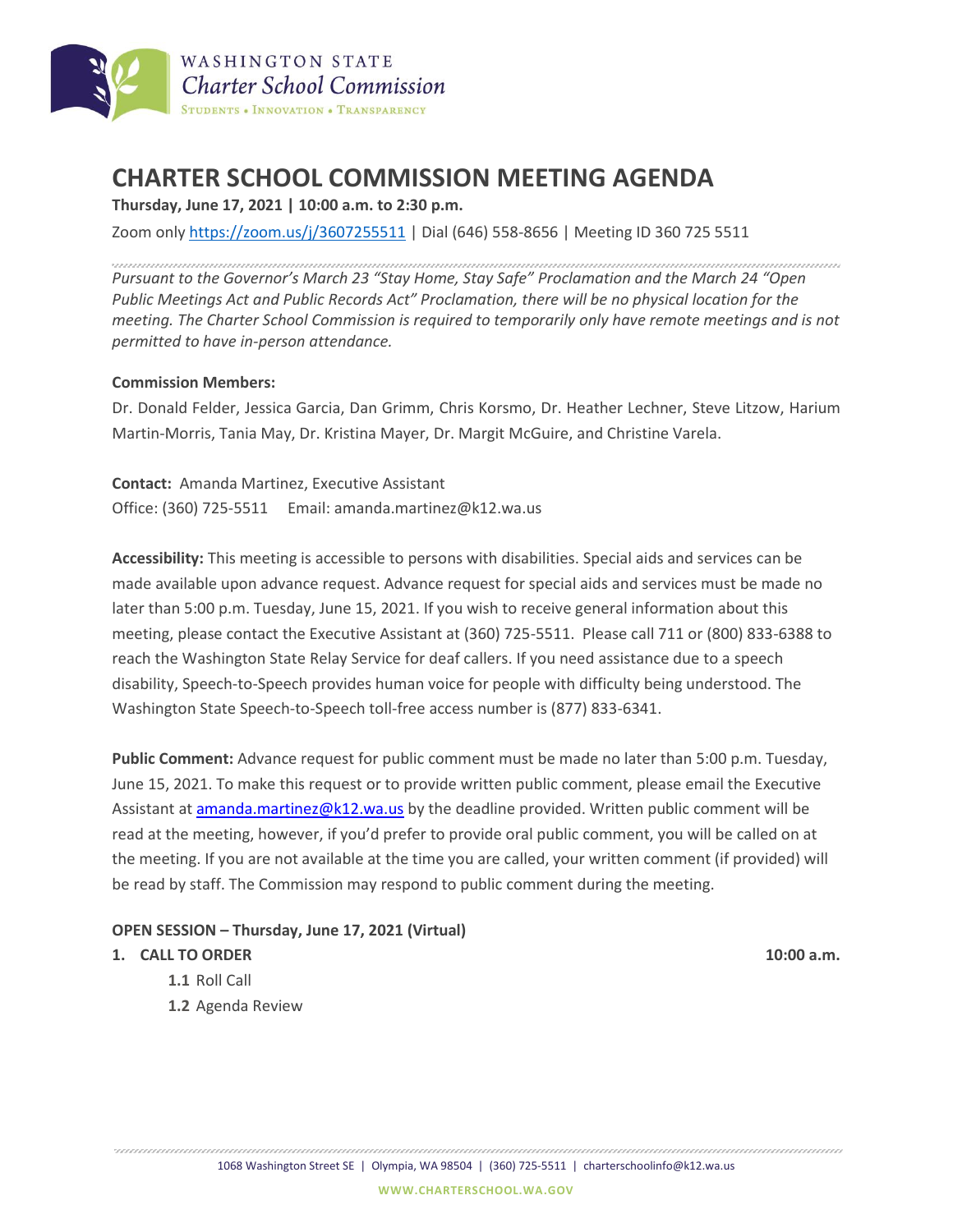### **2. CONSENT AGENDA**

The purpose of the Consent Agenda is to act upon routine matters in an expeditious manner. Items placed on the Consent Agenda are determined by the Chair, in cooperation with the Executive Director, and are those that are considered common to the operation of the Board and normally require no special board discussion or debate. A board member may request that any item on the Consent Agenda be removed and inserted at an appropriate place on the regular agenda. Items on the Consent Agenda for this meeting include:

- Approval of Minutes from:
- April 15, 2021 Meeting
- May 3, 2021 Special Meeting
- June 2, 2021 Special Meeting
- Standing and Ad-hoc Committee Minutes

| 3. PUBLIC COMMENT | $10:10$ a.m. |
|-------------------|--------------|
|                   |              |

|    | <b>4. CHAIR REPORT</b>                                                                                                                                                                                                   | 4.1 Executive Director Search Update<br>4.2 Interim Executive Director Update and Consideration<br>4.3 Educational Equity Update<br>4.4 Executive Committee Election Reminder | $10:40$ a.m. |
|----|--------------------------------------------------------------------------------------------------------------------------------------------------------------------------------------------------------------------------|-------------------------------------------------------------------------------------------------------------------------------------------------------------------------------|--------------|
|    | <b>5. EXECUTIVE SESSION</b>                                                                                                                                                                                              |                                                                                                                                                                               | $11:40$ a.m. |
| 6. |                                                                                                                                                                                                                          | <b>COMMISSION BUDGET UPDATE AND CONSIDERATION</b>                                                                                                                             | 12:00 p.m.   |
| 7. | <b>FINANCIAL AND ACADEMIC PERFORMANCE FRAMEWORK CONSIDERSATIONS</b><br>7.1 Financial Performance Framework: Adding Approaching Standard<br>7.2 Academic Performance Framework: Eliminating Regression Analysis Indicator |                                                                                                                                                                               |              |
| 8. | <b>EXECUTIVE DIRECTOR REPORT</b>                                                                                                                                                                                         |                                                                                                                                                                               | 12:40 p.m.   |
|    | 8.1 General Updates                                                                                                                                                                                                      |                                                                                                                                                                               |              |
|    | 8.1.1                                                                                                                                                                                                                    | Agency Rules: Delegation of Authority Consideration                                                                                                                           |              |
|    | 8.2 Charter Public School Updates                                                                                                                                                                                        |                                                                                                                                                                               |              |
|    | 8.2.1                                                                                                                                                                                                                    | <b>Planning Year Schools</b>                                                                                                                                                  |              |
|    | 8.2.2                                                                                                                                                                                                                    | <b>School Re-Opening Plans</b>                                                                                                                                                |              |
|    | 8.2.3                                                                                                                                                                                                                    | <b>School Performance Reports</b>                                                                                                                                             |              |
|    | 8.2.4                                                                                                                                                                                                                    | <b>Contract Renewals</b>                                                                                                                                                      |              |
|    |                                                                                                                                                                                                                          | 8.2.5 SOAR Academy                                                                                                                                                            |              |
|    | 8.2.6                                                                                                                                                                                                                    | Innovation/Willow Public School                                                                                                                                               |              |
|    | 8.2.7                                                                                                                                                                                                                    | Impact   Salish Sea Elementary Corrective Action                                                                                                                              |              |
|    |                                                                                                                                                                                                                          | 8.3 Fall 2021 Assessments and Academic Performance Framework Reports                                                                                                          |              |